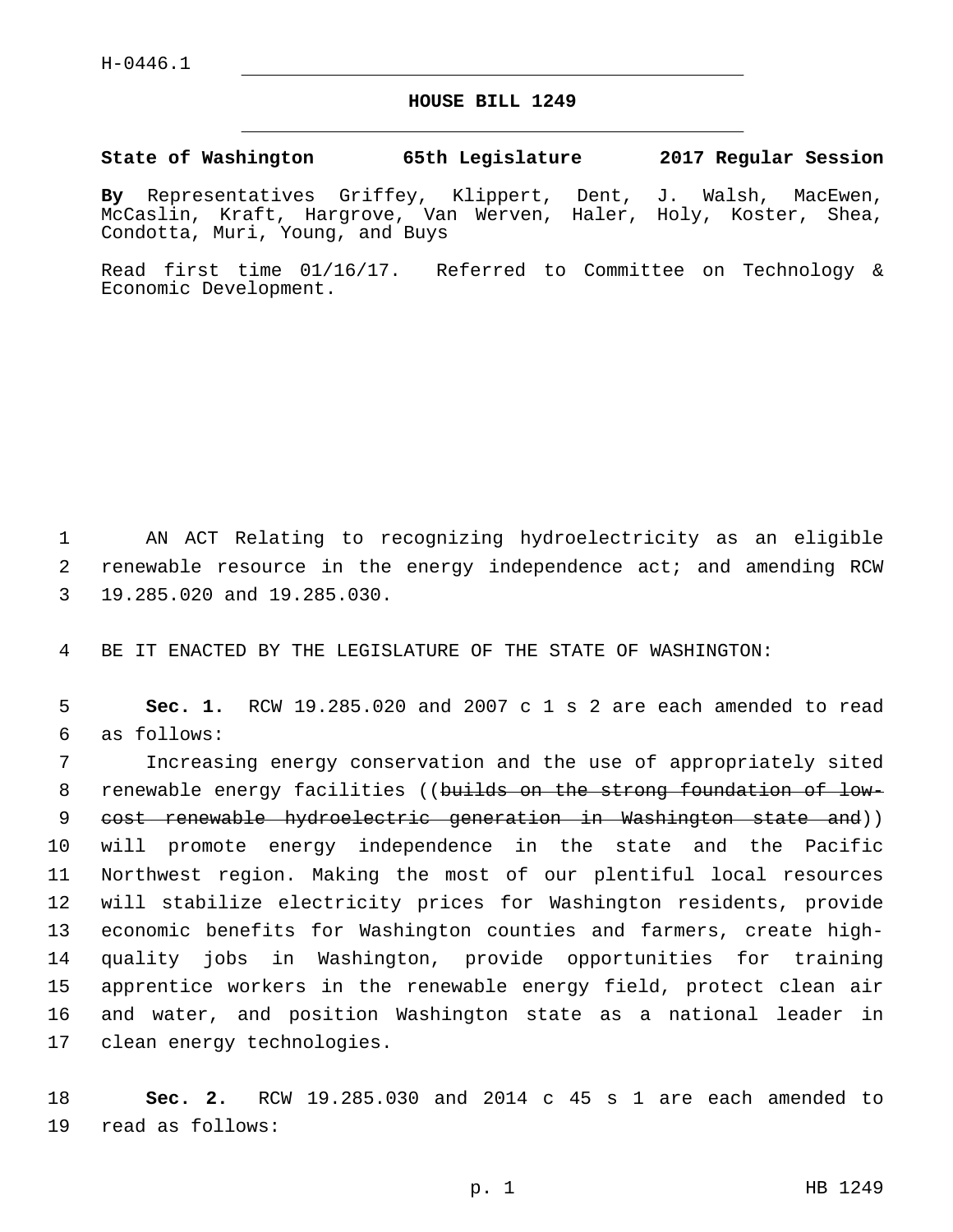The definitions in this section apply throughout this chapter 2 unless the context clearly requires otherwise.

 (1) "Attorney general" means the Washington state office of the 4 attorney general.

 (2) "Auditor" means: (a) The Washington state auditor's office or its designee for qualifying utilities under its jurisdiction that are not investor-owned utilities; or (b) an independent auditor selected by a qualifying utility that is not under the jurisdiction of the state auditor and is not an investor-owned utility.

 (3)(a) "Biomass energy" includes: (i) Organic by-products of pulping and the wood manufacturing process; (ii) animal manure; (iii) solid organic fuels from wood; (iv) forest or field residues; (v) untreated wooden demolition or construction debris; (vi) food waste and food processing residuals; (vii) liquors derived from algae; (viii) dedicated energy crops; and (ix) yard waste.

 (b) "Biomass energy" does not include: (i) Wood pieces that have been treated with chemical preservatives such as creosote, pentachlorophenol, or copper-chrome-arsenic; (ii) wood from old 19 growth forests; or (iii) municipal solid waste.

 (4) "Coal transition power" has the same meaning as defined in 21 RCW 80.80.010.

 (5) "Commission" means the Washington state utilities and 23 transportation commission.

 (6) "Conservation" means any reduction in electric power consumption resulting from increases in the efficiency of energy use, 26 production, or distribution.

 (7) "Cost-effective" has the same meaning as defined in RCW 28 80.52.030.

 (8) "Council" means the Washington state apprenticeship and training council within the department of labor and industries.

 (9) "Customer" means a person or entity that purchases electricity for ultimate consumption and not for resale.

 (10) "Department" means the department of commerce or its 34 successor.

 (11) "Distributed generation" means an eligible renewable resource where the generation facility or any integrated cluster of such facilities has a generating capacity of not more than five 38 megawatts.

(12) "Eligible renewable resource" means:39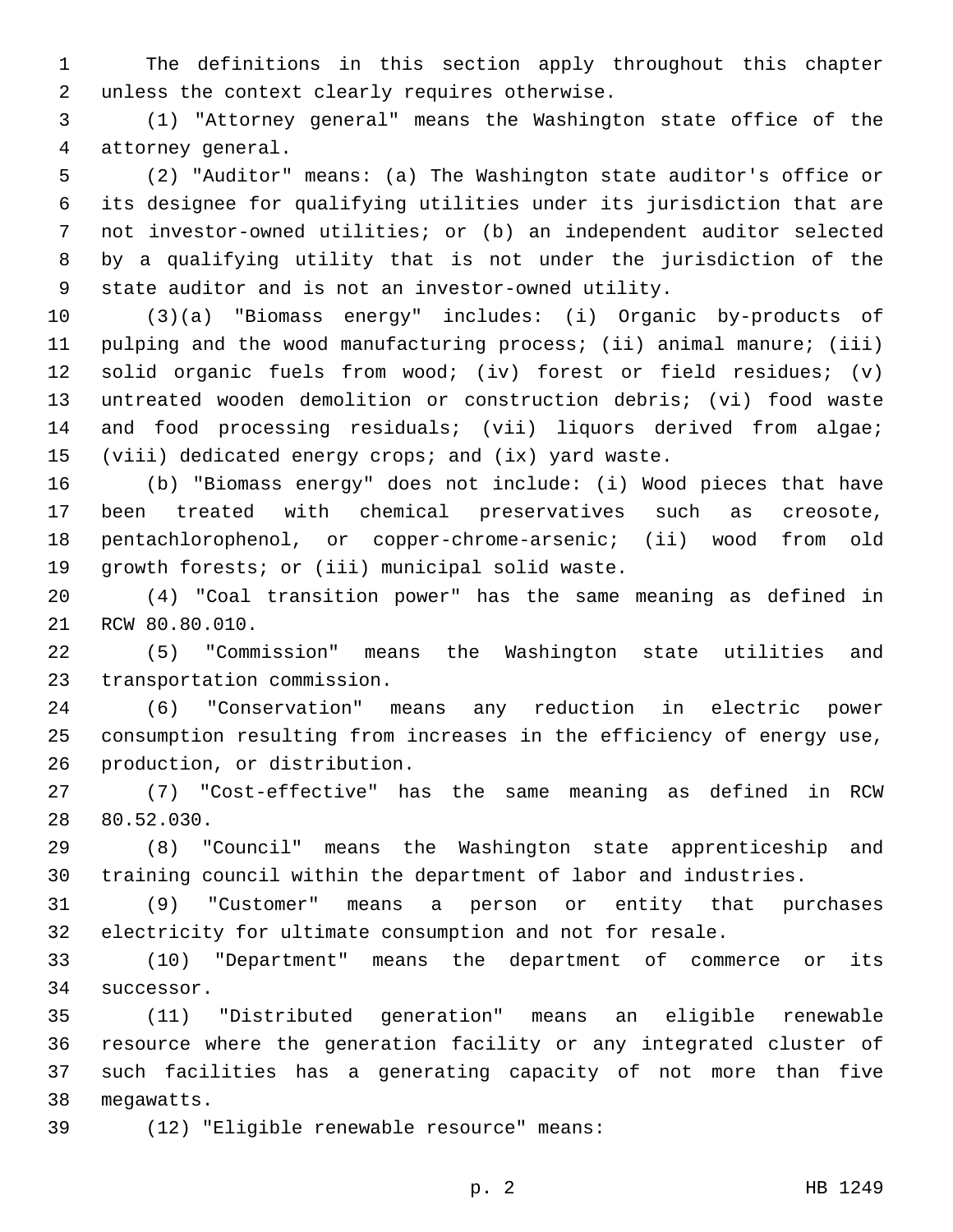(a) Electricity from a generation facility powered by a renewable 2 resource ((other than freshwater)) that commences operation after March 31, 1999, where: (i) The facility is located in the Pacific Northwest; or (ii) the electricity from the facility is delivered into Washington state on a real-time basis without shaping, storage, 6 or integration services;

 (b) ((Incremental electricity produced as a result of efficiency improvements completed after March 31, 1999, to hydroelectric generation projects owned by a qualifying utility and located in the Pacific Northwest where the additional generation does not result in 11 new water diversions or impoundments;)) Electricity from a generation 12 facility powered by water that commenced operation before March 31, 13 1999, where the facility is located in the Pacific Northwest;

 (c) Hydroelectric generation from a project completed after March 31, 1999, where the generation facility is located in irrigation pipes, irrigation canals, water pipes whose primary purpose is for conveyance of water for municipal use, and wastewater pipes located in Washington where the generation does not result in new water 19 diversions or impoundments;

20 (d) Qualified biomass energy; or

 (e) For a qualifying utility that serves customers in other states, electricity from a generation facility powered by a renewable resource other than freshwater that commences operation after March 31, 1999, where: (i) The facility is located within a state in which the qualifying utility serves retail electrical customers; and (ii) the qualifying utility owns the facility in whole or in part or has a long-term contract with the facility of at least twelve months or 28 more.

 (13) "Investor-owned utility" has the same meaning as defined in 30 RCW 19.29A.010.

 (14) "Load" means the amount of kilowatt-hours of electricity delivered in the most recently completed year by a qualifying utility 33 to its Washington retail customers.

 (15)(a) "Nonpower attributes" means all environmentally related characteristics, exclusive of energy, capacity reliability, and other electrical power service attributes, that are associated with the generation of electricity from a renewable resource, including but not limited to the facility's fuel type, geographic location, vintage, qualification as an eligible renewable resource, and avoided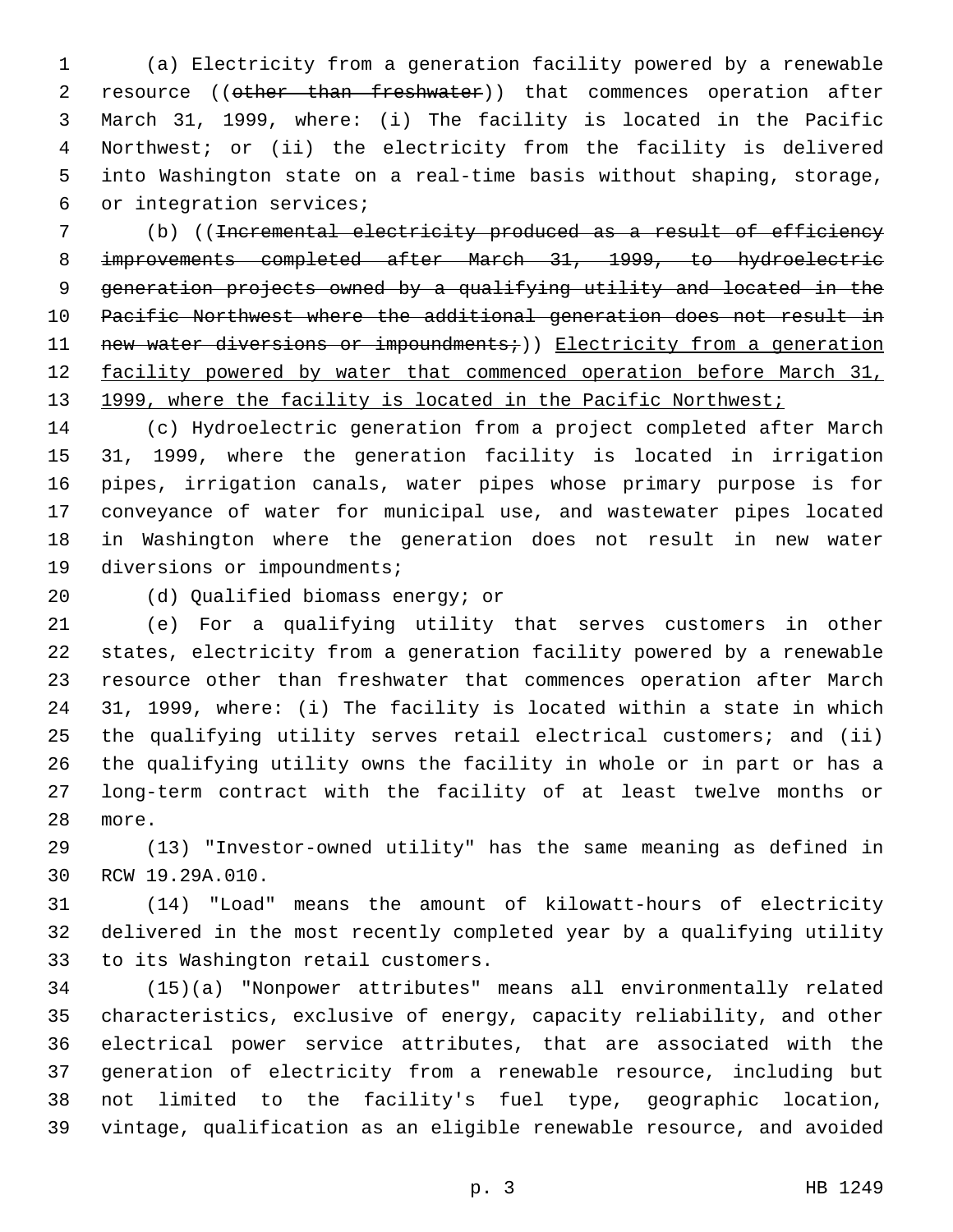emissions of pollutants to the air, soil, or water, and avoided emissions of carbon dioxide and other greenhouse gases.

 (b) "Nonpower attributes" does not include any aspects, claims, characteristics, and benefits associated with the on-site capture and destruction of methane or other greenhouse gases at a facility through a digester system, landfill gas collection system, or other mechanism, which may be separately marketable as greenhouse gas emission reduction credits, offsets, or similar tradable commodities. However, these separate avoided emissions may not result in or otherwise have the effect of attributing greenhouse gas emissions to 11 the electricity.

 (16) "Pacific Northwest" has the same meaning as defined for the Bonneville power administration in section 3 of the Pacific Northwest electric power planning and conservation act (94 Stat. 2698; 16 15 U.S.C. Sec. 839a).

 (17) "Public facility" has the same meaning as defined in RCW 17 39.35C.010.

 (18) "Qualified biomass energy" means electricity produced from a biomass energy facility that: (a) Commenced operation before March 31, 1999; (b) contributes to the qualifying utility's load; and (c) is owned either by: (i) A qualifying utility; or (ii) an industrial facility that is directly interconnected with electricity facilities that are owned by a qualifying utility and capable of carrying 24 electricity at transmission voltage.

 (19) "Qualifying utility" means an electric utility, as the term "electric utility" is defined in RCW 19.29A.010, that serves more than twenty-five thousand customers in the state of Washington. The number of customers served may be based on data reported by a utility in form 861, "annual electric utility report," filed with the energy information administration, United States department of energy.

 (20) "Renewable energy credit" means a tradable certificate of proof of at least one megawatt-hour of an eligible renewable resource ((where the generation facility is not powered by freshwater)). The certificate includes all of the nonpower attributes associated with that one megawatt-hour of electricity, and the certificate is verified by a renewable energy credit tracking system selected by the 37 department.

 (21) "Renewable resource" means: (a) Water; (b) wind; (c) solar energy; (d) geothermal energy; (e) landfill gas; (f) wave, ocean, or tidal power; (g) gas from sewage treatment facilities; (h) biodiesel